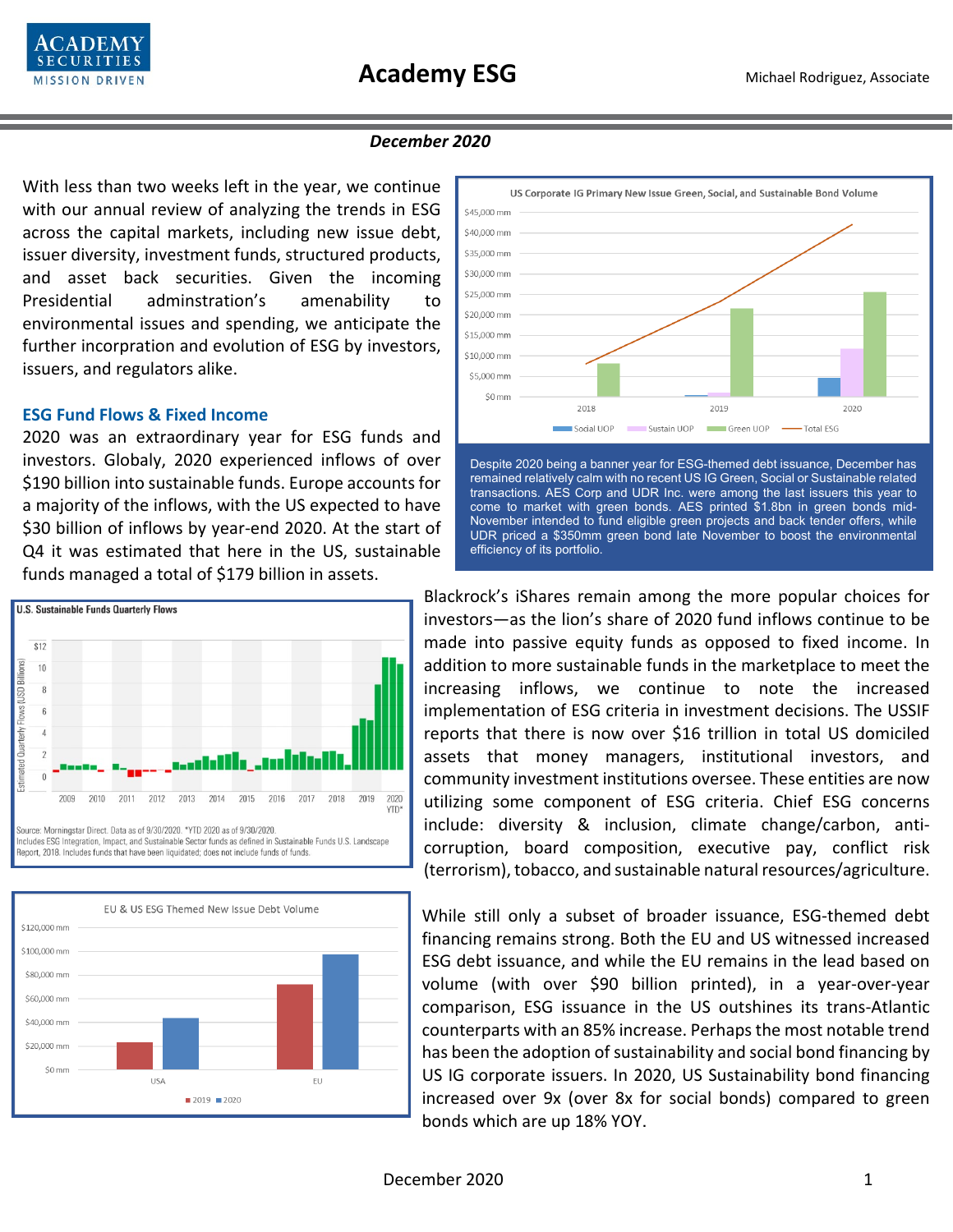



## *December 2020*

### **Issuer Diversity**

With the increased traction among investors and issuers on ESG issuances, it was no surprise to see an uptick in issuer diversity. Traditionally, it has been REITS, Banks/Financials, and Utilities that represented the largest issuers of ESG-themed debt. This year in the US, Tech supplanted REITS for third place, accounting for 17% of US 2020 IG ESG debt issuance. Simultaneously, more issuers are utilizing diversity in the syndicate of their capital markets transactions, providing opportunities to minority, women, and veteran owned banks. Google, Pfizer, Morgan Stanley, Citigroup, Prologis, and many others all used D&I banks on their respective ESG offerings in 2020. Allstate, while not earmarked for ESG purposes, also issued a bond using solely D&I bookrunners and co-managers, and Academy served as a jointbookrunner.

## **ESG, ABS, & GSEs**

Here in the US, FannieMae continues to be one of the largest issuers of green structured products under its multi- and single-family green MBS program, which is designed to encourage improvements in energy and water efficiency. This year, both its Green REMIC and DUS programs showed deceleration, but we anticipate an uptick in 2021 given the Biden administration's focus on climate. There is also opportunity in the near-term for autos to issue green ABS. Given the transportation industry's contribution to climate change it could look to the securitization of electric voltaic, and now green hydrogen vehicles, to fund its transition.



#### **Bottom Line**

- Continue to expect increased ESG themed issuance and structures.
- With the increased investment and issuance, we anticipate further regulatory guidance and involvement.
- Continued evolution on how asset managers incorporate and invest using ESG criteria: including the use of ratings, exclusion/best-in-class/thematic investing, issues of materiality, and diversity.

#### *Wishing you the best…Have a great holiday and new year!!!*

### *~Michael (USMC ret)*

#### **Further Resources**

- USSIF Report: <https://www.ussif.org/files/Trends%20Report%202020%20Executive%20Summary.pdf>
- Morningstar Sustainable Q3 Fund Flow: [https://www.morningstar.com/articles/1007284/us-investors-continue-to-endorse](https://www.morningstar.com/articles/1007284/us-investors-continue-to-endorse-sustainable-investing)[sustainable-investing](https://www.morningstar.com/articles/1007284/us-investors-continue-to-endorse-sustainable-investing)
- FannieMae Green Bond Program:<https://www.fanniemae.com/about-us/esg/green-bonds>